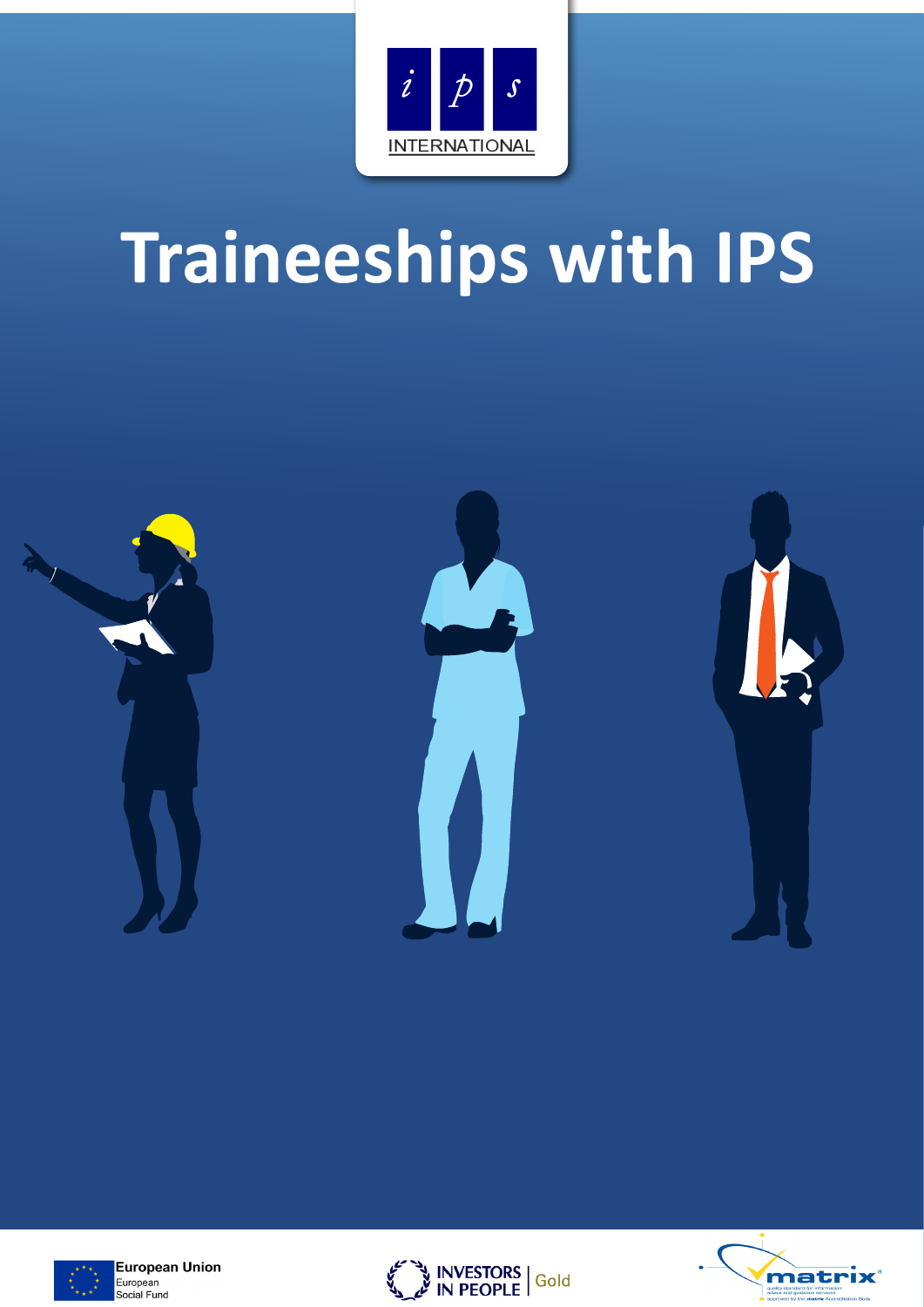

**Taking on a Trainee is a significant investment for your company. You can trial someone for your business to make sure they meet your needs. This guide will explain what you can expect from providing a work placement for a traineeship and what to do next if you would like to offer work placements.** 

### **WHAT IS A TRAINEESHIP?**

A traineeship is a skills development programme that includes a work placement. It can last from 6 weeks up to 12 months, with most lasting less than 6 months.

Traineeships help 16 to 24 year olds- or 25 year olds with an education, health and care (EHC) plan-get ready for an Apprenticeship or job if they don't have the appropriate skills or experience. The process can be changed and adapted during the Traineeship so that you and the young person both get the best out of the programme.

 Traineeships give you as the employer the opportunity to shape a talented, potential employee while providing young people substantial and meaningful workplace experience. Create a highly skilled workforce to help grow your business

#### **TRAINEESHIP BENEFITS**

You can get ahead of the competition by bringing enthusiastic young people into your business before they get on the career ladder. Working with traineeship learners could also benefit your employees, giving them experience in training and mentoring. Traineeships allow you to increase productivity and help your business develop a loyal, talented workforce, shape the skills and experience of young people and generate good PR for your business by contributing to tackling youth unemployment.

## **TRAINEESHIP RECRUITMENT**

The IPS Traineeship Engagement Officer and Business Development Team will work with you to identify the most suitable candidates for your traineeship placement and work with you throughout the programme to ensure success for both you the employer and the learner. Once a suitable candidate has been selected they will be sign up for the course.

#### **INCENTIVE**

A new payment of £1,000 is being provided by the Government as an incentive for every individual Trainee. (Up to a maximum of 10 per Business.)

#### **YOUR RESPONSIBILITIES**

When offering a traineeship work placement, you need to provide:

- safe, meaningful and high-quality work experience
- a minimum of 70 hours of work experience a maximum of 240 hours for benefit claimants over the duration of the traineeship, this will be agreed before sign up
- constructive feedback and advice to the traineeship learner
- an interview for an Apprenticeship or job in

 your business at the end of the traineeship if one is available

• an exit interview at the end of the traineeship with meaningful written feedback if no job is available

#### **IPS Commitment:**

IPS will advertise its Traineeship opportunities on the GOV.UK service 'Find a Traineeship' in line with the Traineeship funding rules. We will also promote this across our social media platforms.

Training costs will be met by the Government so the traineeship is free to your business, but you may support traineeship learners with expenses such as transport and meals.

IPS H&S checks will take place to ensure a safe placement for the traineeship learners.

#### **THE TRAINEESHIP PROGRAMME**

The traineeship programme is delivered on a 12 week rotation, with the mandatory elements of:

- Work placement;
- Work preparation training achieving an Award in Occupational Studies; and

Dependent on individual learner need, the programme includes:

- Functional Skills Maths and English
- Essential Digital Skills
- A vocational element to prepare the learner for progression to an Apprenticeship or employment and appropriate to the placement they are in.

#### **IPS TRAINEESHIP MODEL**

#### **RECRUITMENT**

Applications will be picked up by our Business Development team and candidates will be screened with short telephone interviews to give a better indication of eligibility for a Traineeship programme. Successful candidates' details will be passed onto the Traineeship coordinator to arrange sign up at this stage.

#### **SIGN UP AND INDUCTION**

Successful candidates will be contacted by the Traineeship Co-ordinator to arrange attendance to IPS for sign up. This is where the usual sign up process will take place, checking eligibility for the programme, providing information, advice and guidance and complete English and Mathematics initial assessments. The Traineeship Co-ordinator will go through how the programme will work, ground rules to be aware of and expectations of the learner and IPS.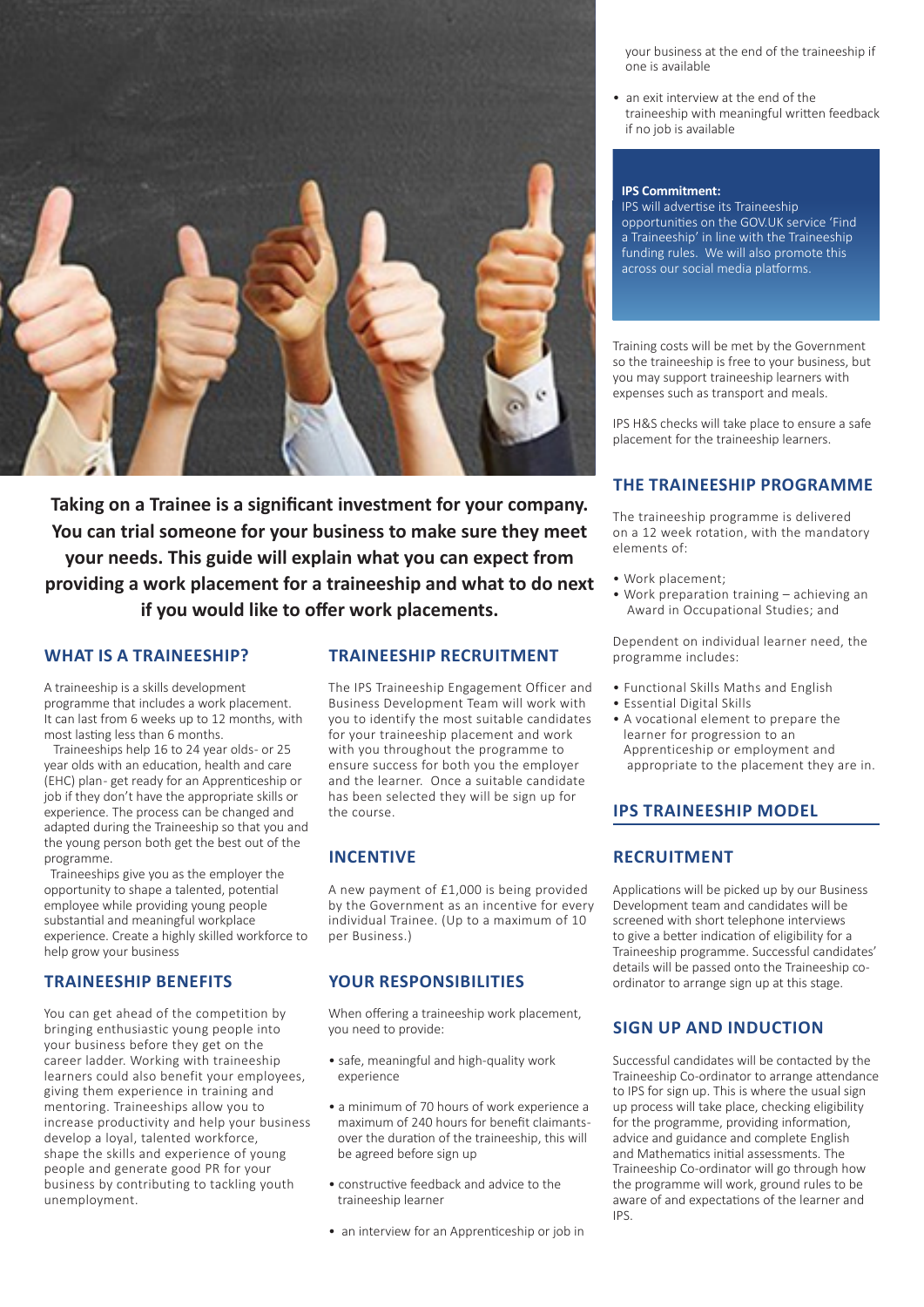

### **EMPLOYER PLACEMENT**

#### **IPS Commitment:**

We will be avaliable for any help, support and guidance throughout the Traineeship programme for both you as the Employer and the Traineeship learner themselves.

Once a candidate has been accepted as eligible for the Traineeship programme, a work placement will be sourced and agreed prior to the start of delivery.

#### **PROGRAMME TIMETABLE**

Once a cohort start date and a work placement are confirmed, a timetable will be created by IPS. This must be completed within 12 months of the start date and be a minimum of 6 weeks. The work placement will not start until the 4th

#### **IPS Commitment:**

IPS have 6 months after the last date of training to secure a positive outcome for a Traineeship learner.

week, so we can help get the traineeship learner prepped for workplace and increase confidence. This will take place with 'employability' sessions at our Training Centre, which will deliver skills to assist learners in securing long term employment. The entire job application process will be covered, including finding vacancies, using job search engines, CV and Cover Letter writing and the interview process. Further areas that can be delivered are team building, confidence and self- management. This time period will also include Functional Skills exams in Mathematics and English if needed. Once complete the Trainee will go on work placement and will need to keep a work placement log and timesheet to keep track of hours completed, making sure they complete a minimum of 70 hours. This gives the traineeship learner the time to develop new skills and behaviours and to ensure they become work-ready, having the confidence to take the first step in their career to secure an Apprenticeship opportunity or employment.

#### **TRAINEESHIP COMPLETION**

Employers are not required to provide a job at the end of the traineeship. However, once the traineeship learner has completed their work placement at your workplace, they must be offered an interview for a vacant Apprenticeship position or be provided an exit interview with feedback to help them for future employment opportunities.

#### **SUPPORT AND GUIDANCE**

IPS will always be available for advice and guidance to support you with any Traineeship enquiries and setting up a work placement. The IPS Traineeship Co-ordinator is available by telephone or email, contact details at the back of this booklet.

For more assistance, you can contact the National Apprenticeship Service (NAS) on: nationalhelpdesk@findapprenticeship.service. gov.uk or 0800 015 0600.